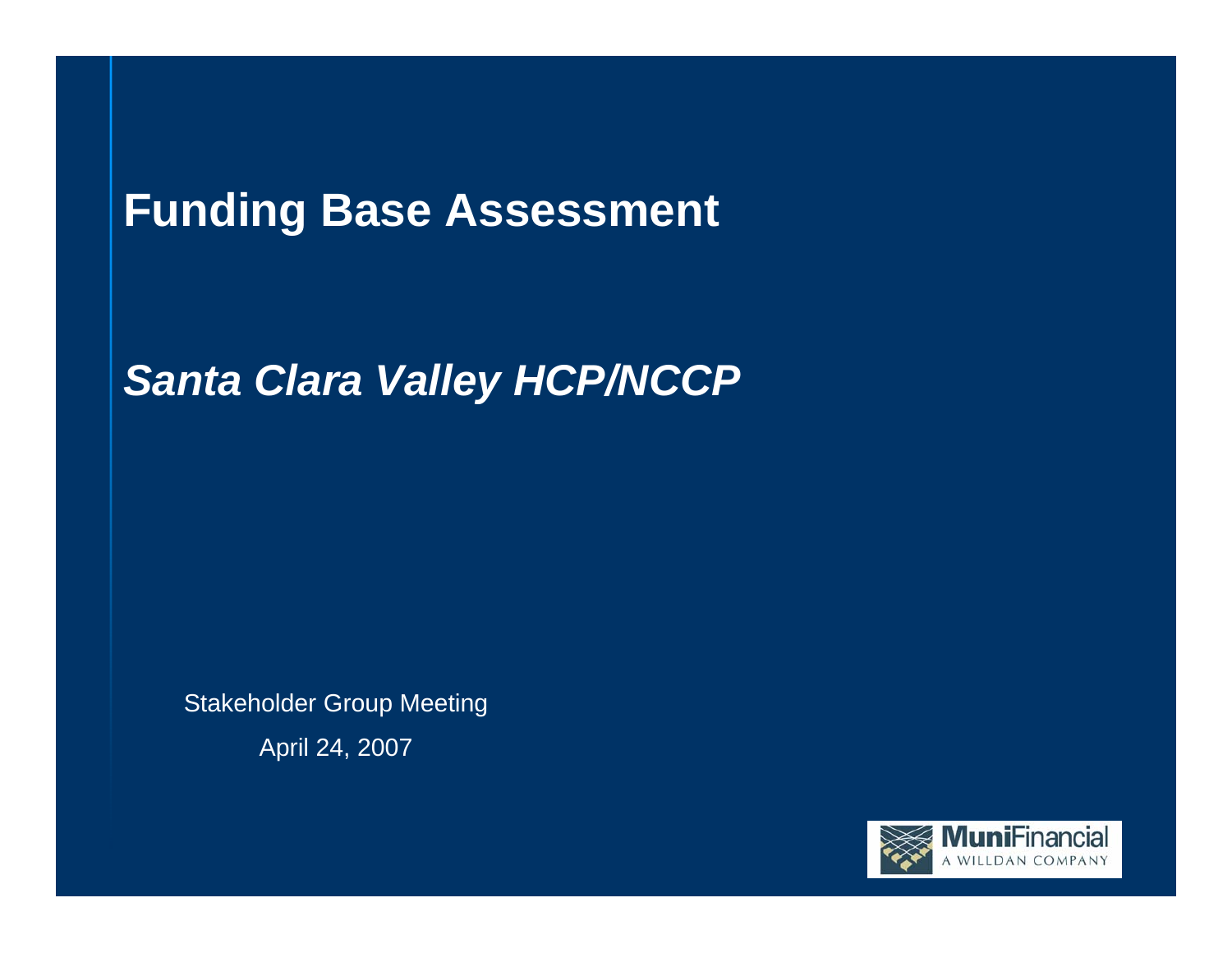## **Topics for Discussion**

- ▶ Other Habitat Conservation Plans (HCPs) and Natural Communities Conservation Plans (NCCPs) in California
	- **▶ Costs**
	- ▶ Funding Sources
- $\blacktriangleright$ Development Impact Fees
- $\blacktriangleright$ Ongoing Assessments
- $\blacktriangleright$ Local and Regional Public Funding Sources
- $\blacktriangleright$ State and Federal Funding Contributions
- $\blacktriangleright$ Voter-approved Revenue Sources

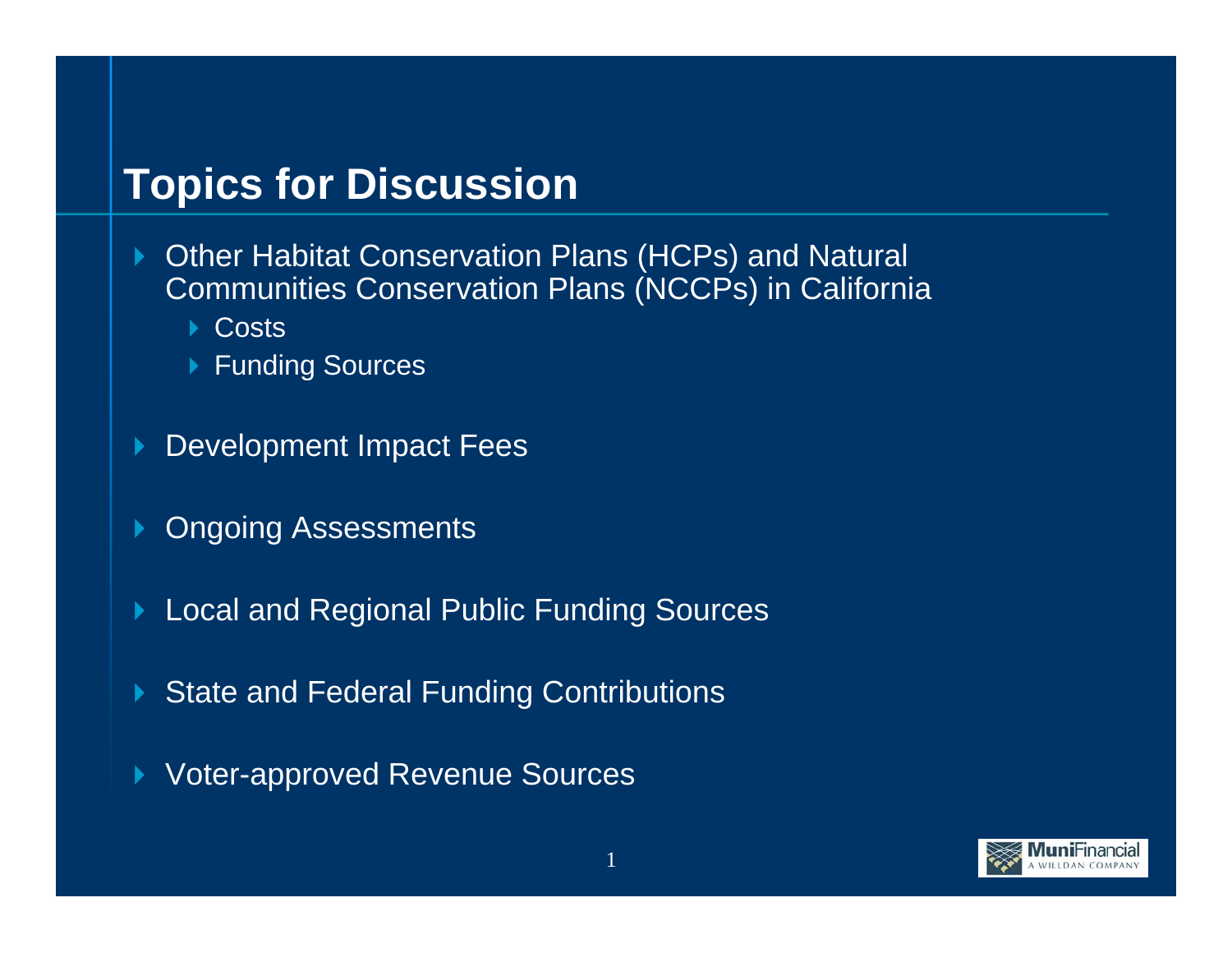## **Program Costs for Other HCPs and NCCPs**

- $\blacktriangleright$  Total program costs – including both one-time acquisition costs and ongoing maintenance and administration – are typically in the hundreds of millions over the life of a conservation plan.
- $\blacktriangleright$ Costs commonly will include funding for an endowment.

| <b>Total Costs for Other Conservation Plans</b> |                              |       |                    |                                               |  |  |
|-------------------------------------------------|------------------------------|-------|--------------------|-----------------------------------------------|--|--|
| <b>Conservation Plan</b>                        | <b>Study Area</b><br>(Acres) | Years | <b>Total Costs</b> | <b>Total Funding for</b><br><b>Endowments</b> |  |  |
| Coachella HCP/NCCP <sup>1</sup>                 | 745,900                      | 75    | \$2,039,000,000    | 149,446,000<br>\$                             |  |  |
| East Contra Costa County HCP/NCCP <sup>2</sup>  | 174,018                      | 30    | 324,000,000        |                                               |  |  |
| San Joaquin County HCP <sup>3</sup>             | 912,640                      | 50    | 212,000,000        | 105,300,000                                   |  |  |
| Western Riverside County HCP/NCCP <sup>4</sup>  | 1,260,000                    | 75    | 1,539,000,000      | 70,000,000                                    |  |  |
| Natomas Basin HCP                               | 54,000                       | 50    | N/A                | 40,390,000                                    |  |  |
| San Diego County HCP/NCCP <sup>5</sup>          | 582,243                      | 50    | 329,520,000        | $\blacksquare$                                |  |  |

1 Coachella Valley MSHCP, *Recirculated Draft,* Feb. 2007 and *Financing Plan*

2 Avg cost for initial (\$297.1M) and maximum (\$350M) urban areas. East Contra Costa HCP/NCCP *Executive Summary,* Oct. 2006

3 San Joaquin County HCP and Open Space Plan, *Informational Fact Sheet;* SJCOG staff

4 Western Riverside County MSHCP *Vol 1 - Sec 8.1 & 8.2.1;* Endowment funding applicable for first 25 years, *Implementation Agreement* Sec. *12.2.5 Adaptive Management*

4 San Diego County *Final MSCP Plan,* Total program costs is based on a \$6,590,400/yr estimate (in 1996 dollars) *Table 7-4 Summary of Estimated Program Costs;* Plan allows for program managements costs to be funded by an endowment provided that a regional funding sources, such as a Mello-Ros Community Facilities District, is established. None has been established to date.

Sources: Coachella Valley Association of Governments; County of Riverside; Contra Costa County; San Joaquin County Council of Governments; Natomas Basin Conservancy

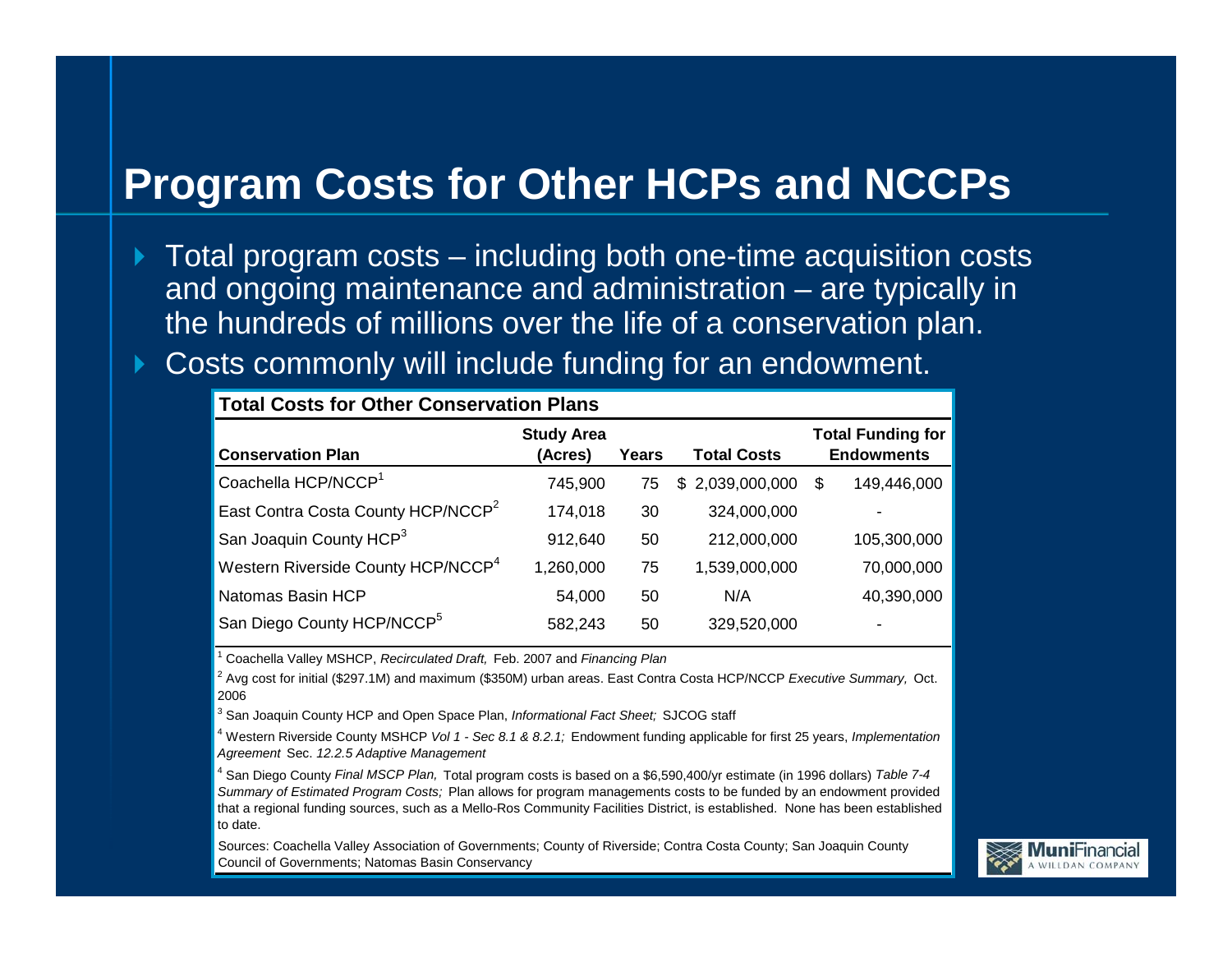## **Funding for Other HCPs/NCCPs**



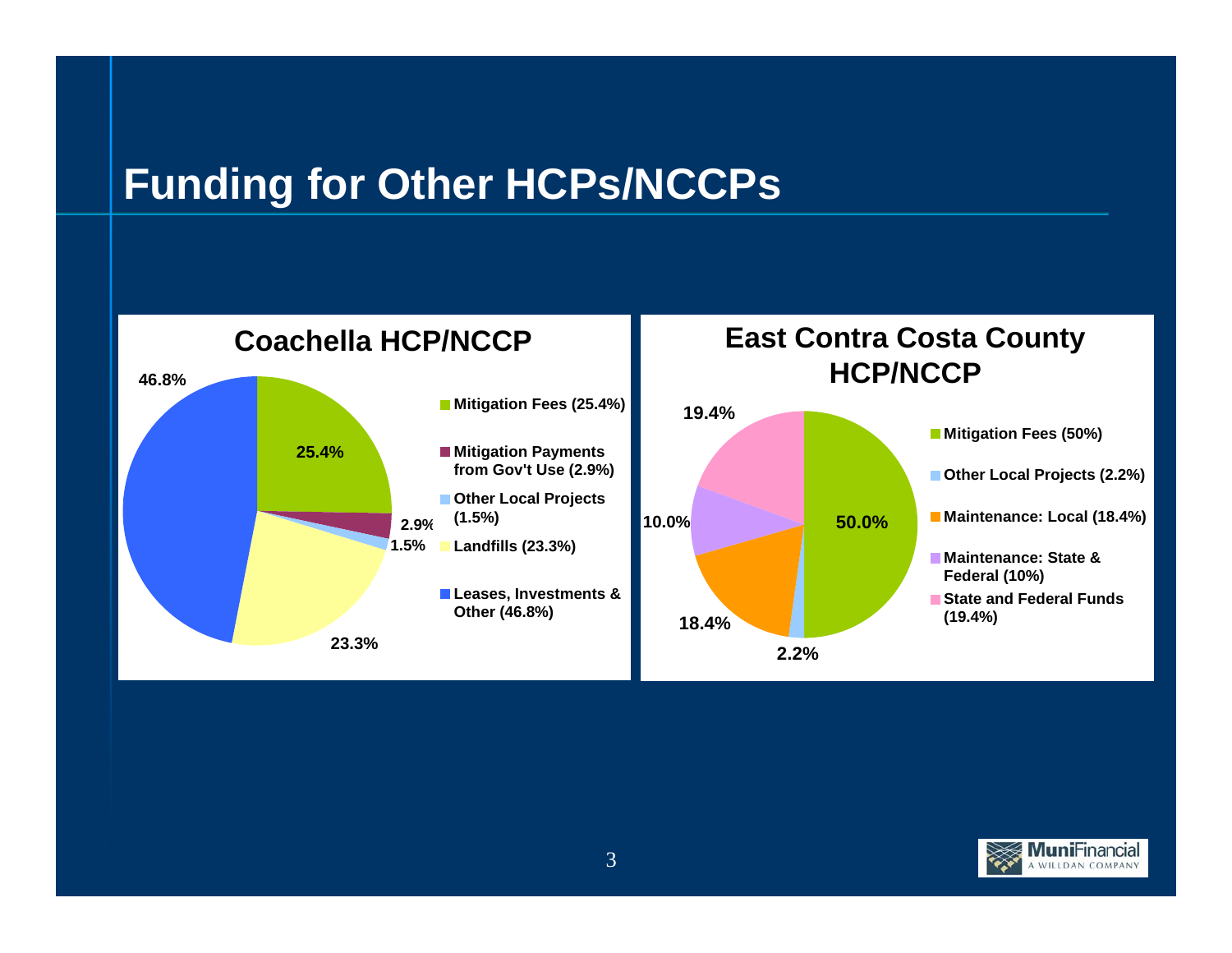## **Other Habitat Conservation Plans**



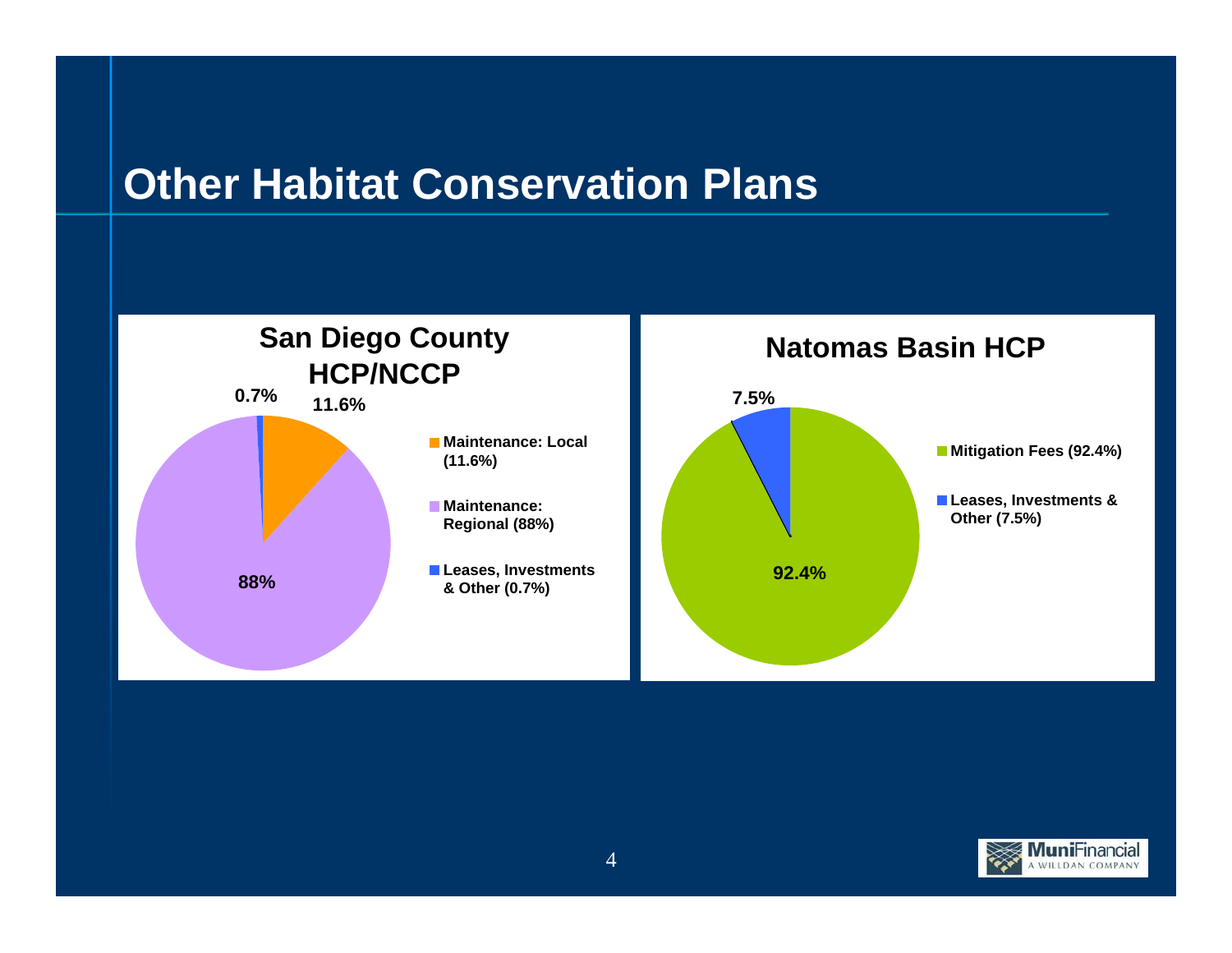## **Other Habitat Conservation Plans**



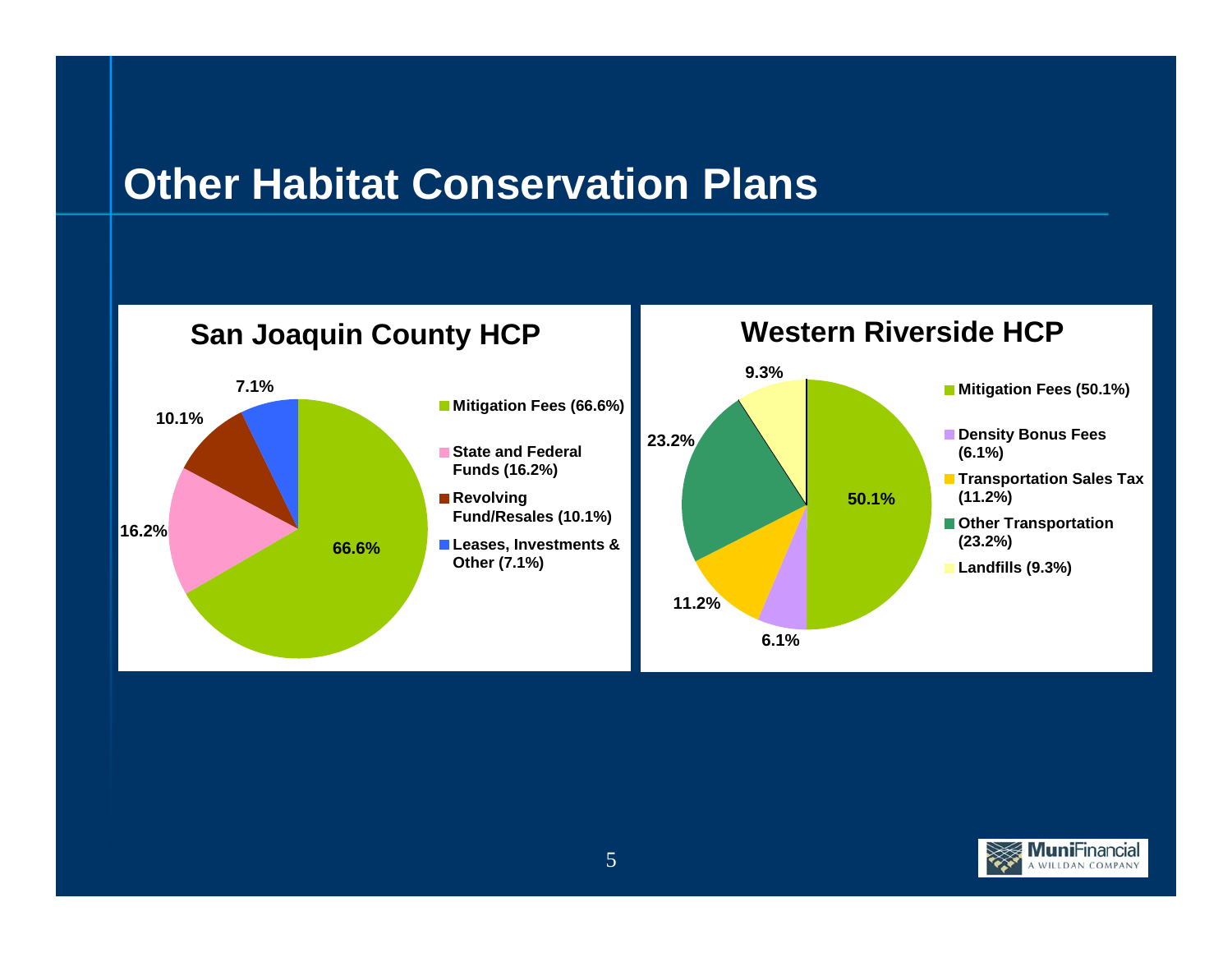## **Funding for Other HCPs and NCCPs**

- Types and amounts of funding sources vary considerably.
- Development impact fees average about 50% of plan costs.
- NCCPs typically have greater local and state contributions and a smaller proportion of development fees than HCP-only plans.
- State and Federal typically provide up to 25%.

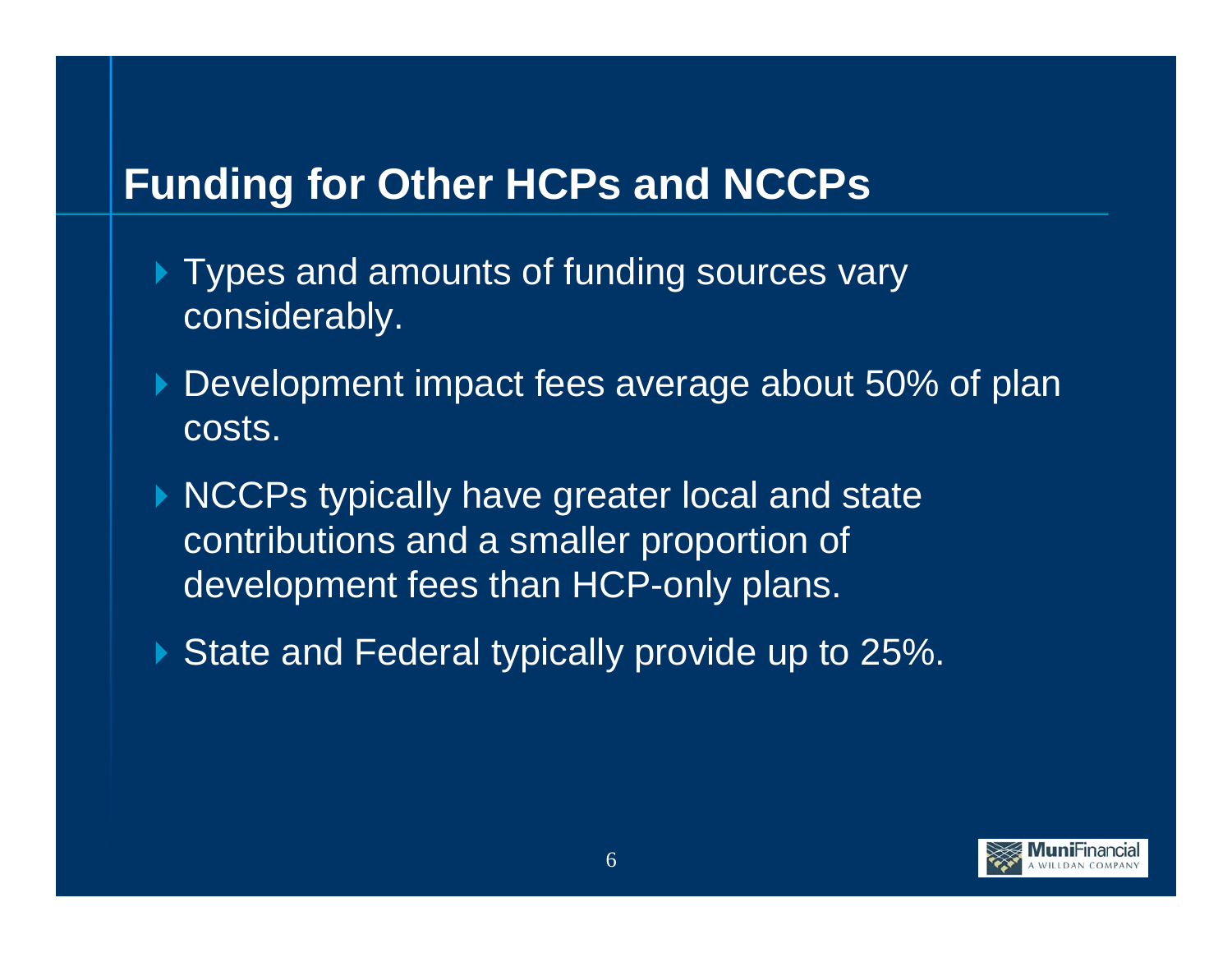#### **Development Impact Fees**

- One-time charge to new development
- Typically the largest single funding source for HCPs in **California** 
	- Can exceed 50% of total plan revenues

| <b>Mitigation Fees Charged by Other HCPs</b>   |   |              |  |  |
|------------------------------------------------|---|--------------|--|--|
| <b>Conservation Plan</b>                       |   | Fee per acre |  |  |
| Coachella HCP/NCCP                             | S | 5,703        |  |  |
| East Contra Costa County HCP/NCCP <sup>1</sup> |   | 13,906       |  |  |
| San Joaquin County HCP                         |   | 13,022       |  |  |
| Western Riverside County HCP/NCCP <sup>2</sup> |   | 4,800        |  |  |
| Natomas Basin HCP                              |   | 38,445       |  |  |

Note: Fees will vary by development type within plan areas. Values shown represent average amounts.

<sup>1</sup> Fee represents an avg of per acre fees including Zone 1: Cultivated & Disturbed Lands (\$11,919); Zone 2: Natural Areas (\$23,838); and Zone 3: Small Vacant Lots (\$5,960)

 $2$  Fee charged on Commercial & Industrial development. The residential development fee is \$1,500 per dwelling unit.

9-4; San Joaquin County Council of Governments; Natomas Basin Conservancy Sources: Western Riverside County Multiple Species Habitat Conservation Plan Volume 1 - SECTION 8.5.1; East Contra Costa County HCP/NCCP Chapter 9, Table Financial Statements 2005, p.5; Coachella HCP Proposed Plan Funding Sources

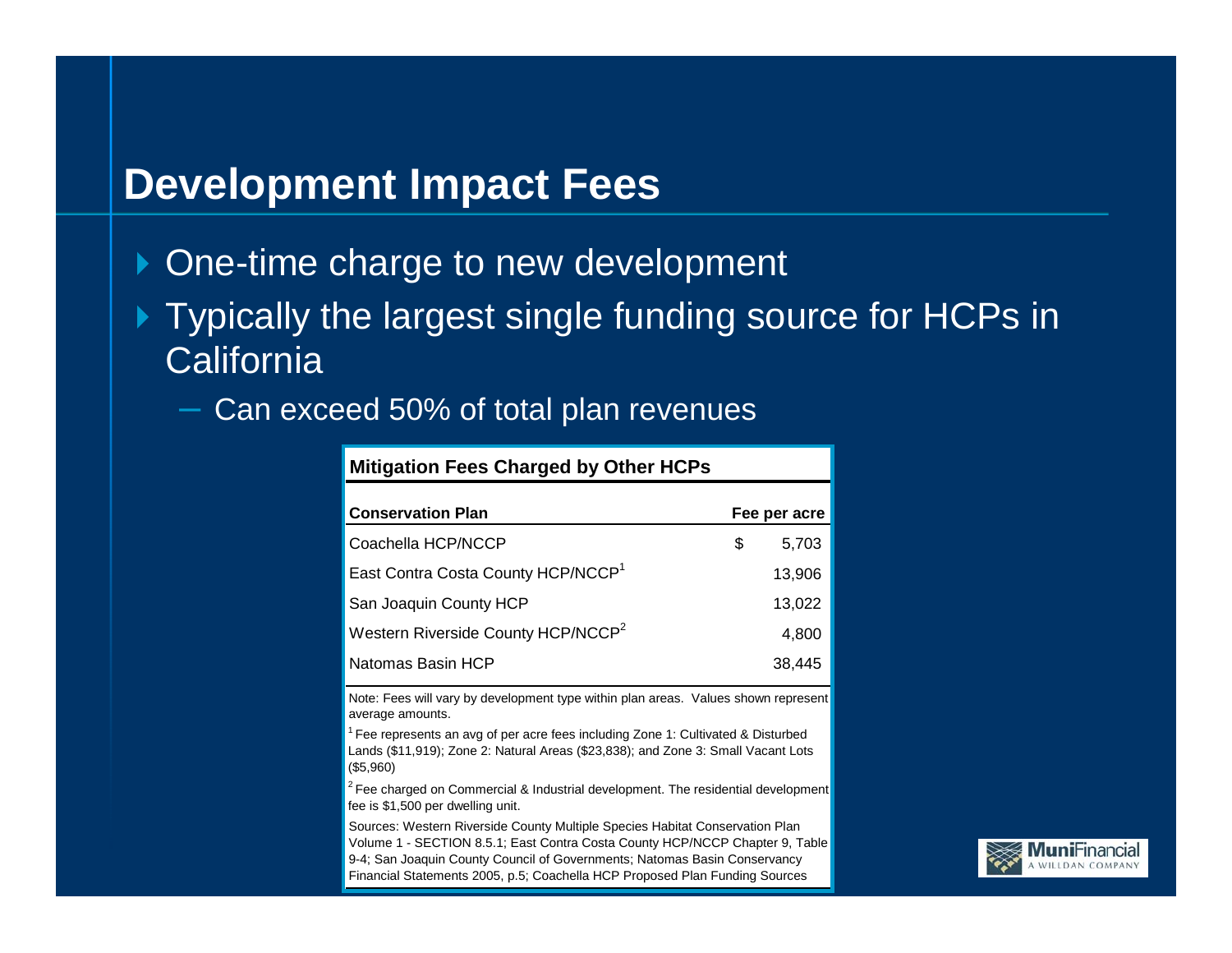## **Local and Regional Public Funding Sources**

- ▶ Capital improvement revenue sources for mitigation of new infrastructure projects and other covered activities
- $\blacktriangleright$  Indirect contributions from existing public programs, e.g.:
	- –On-going land acquisition for regional parks and open space
	- –Watershed management and flood protection activities
- ▶ Landfill tipping fees

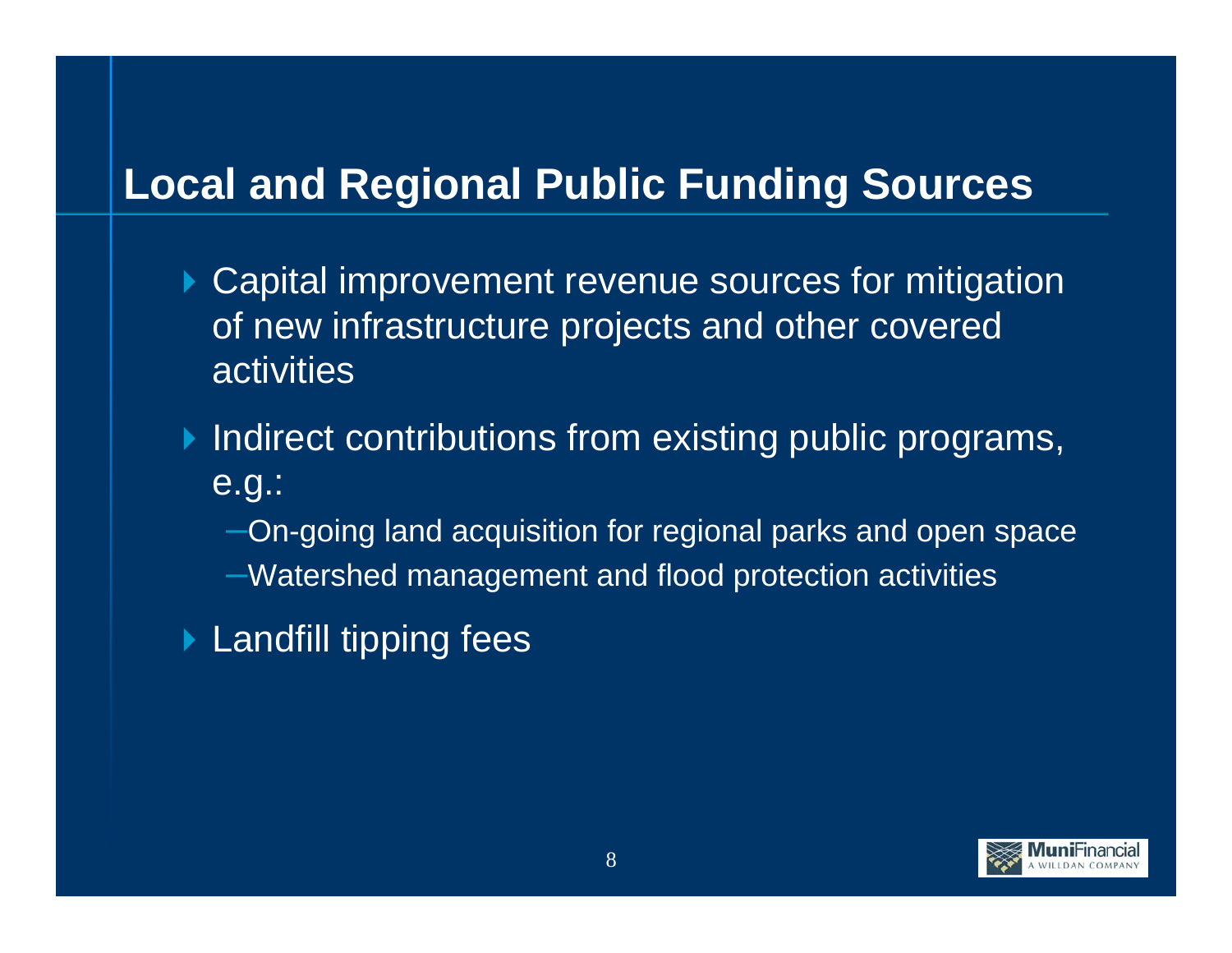## **State and Federal Funding Contributions**

▶ Revenue from state and federal sources can vary substantially.

▶ Contributions are typically restricted to land acquisition for species and habitat conservation not needed to mitigate covered activities.

Ambitious habitat recovery goals could be a negotiating point in receiving a higher contribution from state and federal sources.

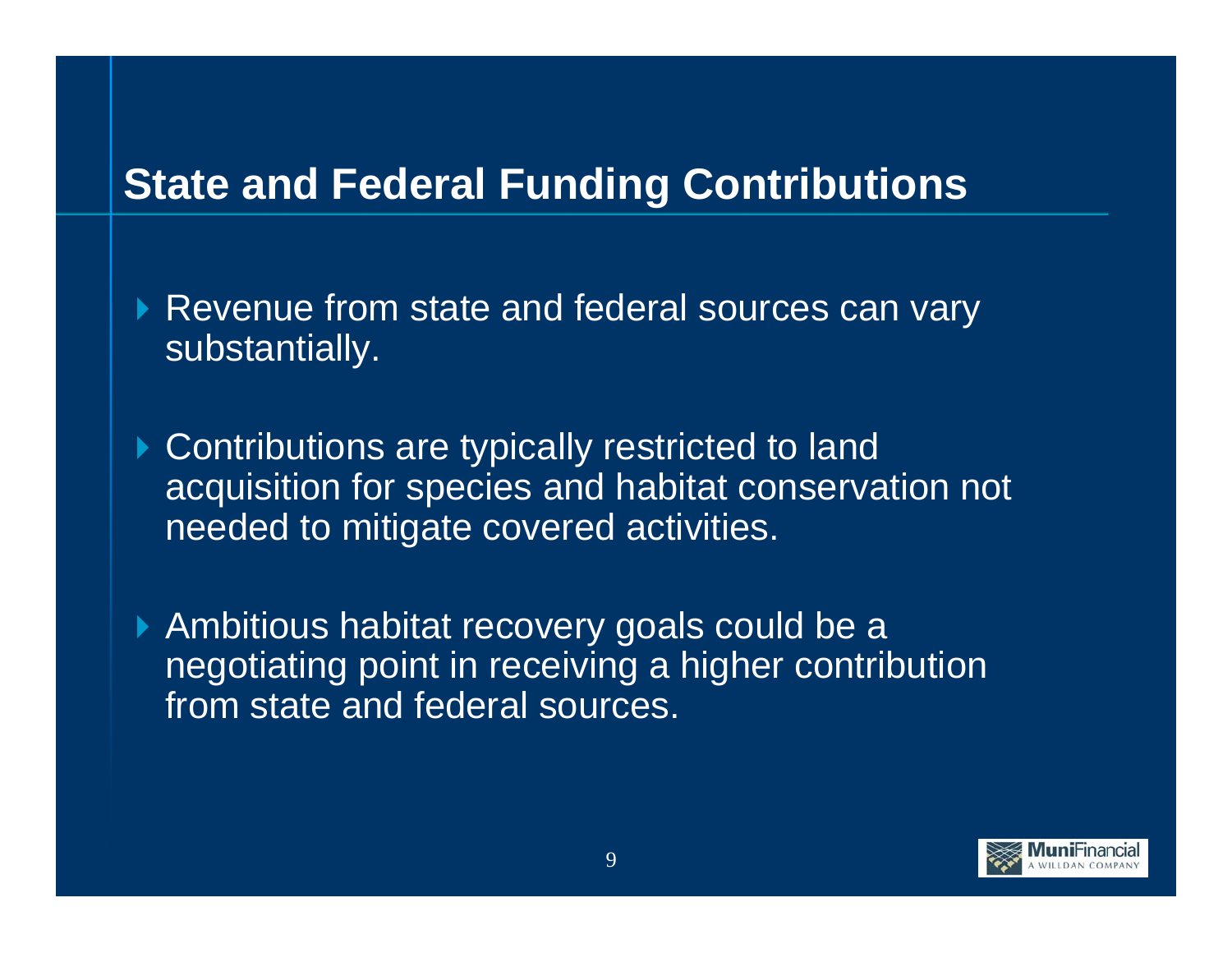## **Ongoing Revenues**

#### ▶ Revenue sources requiring property owner-approval

- Benefit Assessment Districts
- Habitat Maintenance Assessment Districts
- Community Facilities Districts (Mello-Roos special tax)
- **High revenue potential**
- ▶ Politically challenging
- Assessments can be technically challenging
	- How to establish "special benefit"?
	- May be best suited to local districts for local mitigation projects